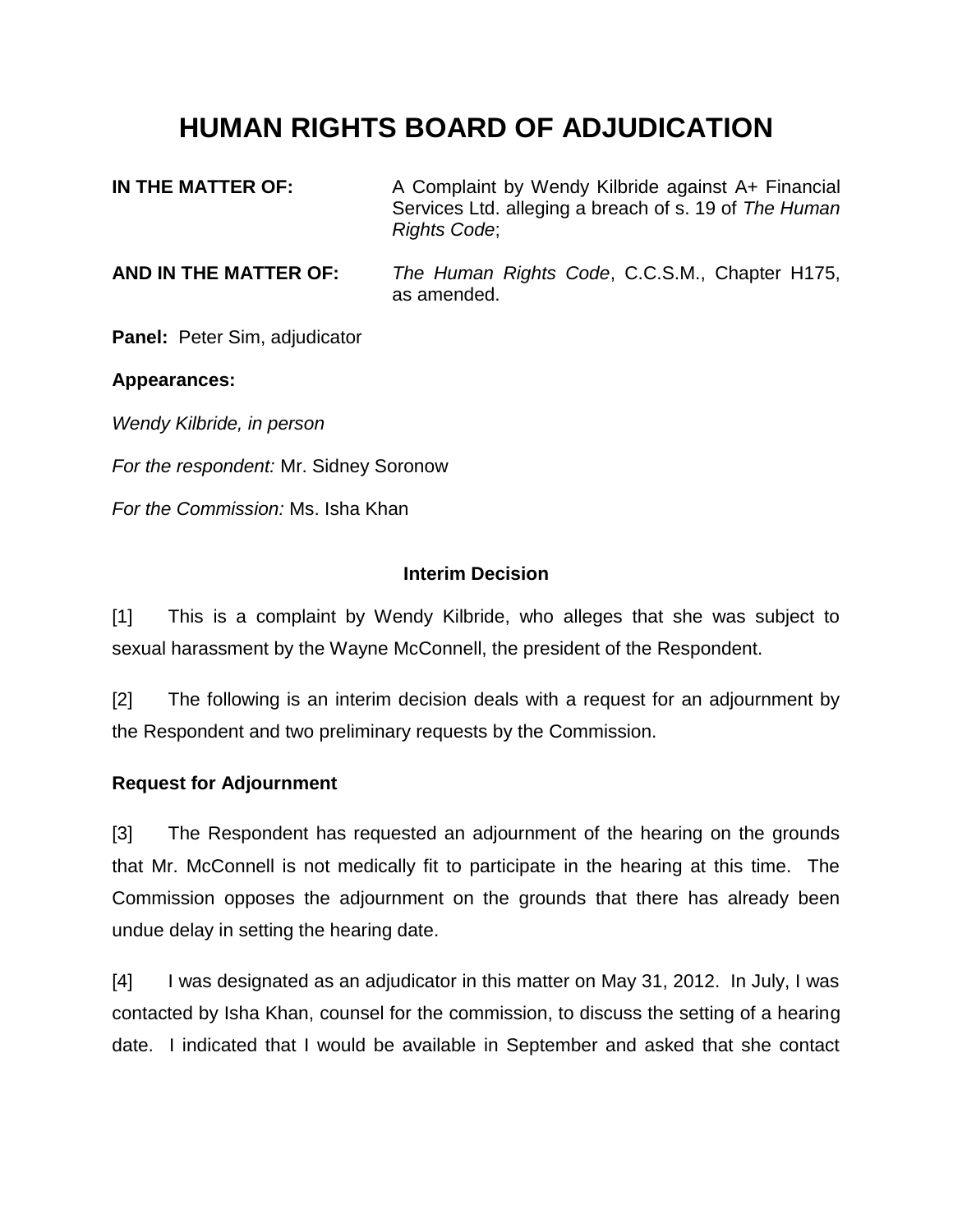Sidney Soronow, who was then acting for the Respondent, to confirm his availability for the hearing dates.

[5] Mr. Soronow advised that he would not be representing the Respondent at the hearing and requested that I postpone setting the hearing date so that the Respondent could seek other counsel. In August, the Respondent consulted one lawyer, who declined to act, and then, in September, retained a second lawyer. This lawyer advised the Commission and myself that he intended to bring an application for judicial review of the decision of the Commission to appoint an adjudicator. I deferred setting a hearing date for several weeks to allow time for this application to be brought. No application for judicial review was brought and in October, 2012, this second lawyer advised he was no longer acting. I then set a hearing date to commence on December 11, 2012.

[6] On December 6, 2012 Mr. Soronow, who acts as corporate counsel to the respondent, sent me an e-mail requesting an adjournment of the hearing on the grounds that Mr. McConnell was not medically fit to appear and represent the Respondent. I asked Ms. Khan for her response, and she advised that the Commission was not prepared to consent to an adjournment. After a number of email exchanges between Ms. Khan, Mr. Soronow and myself, I concluded that the request for the adjournment was contentious and would have to be dealt with at the public hearing.

[7] Mr. Soronow has produced a report from Dr. Jeremy Gordon, the psychiatrist who is treating Mr. McConnell to myself and Ms. Khan. Out of consideration for Mr. McConnell's privacy, I agreed that the report did not have to be entered as an exhibit and I will simply summarize enough of it to explain the basis for this decision.

[8] Dr. Gordon states that Mr. McConnell has been under treatment for a chronic mental health disorder since 2006. Since September of 2012, Dr. Gordon notes that Mr. McConnell has experienced a marked deterioration in his condition. Dr. Gordon conducted a clinical assessment of Mr. McConnell on December 6, 2012 and noted symptoms of moderately severe levels of anxiety and depression. It was Dr. Gordon's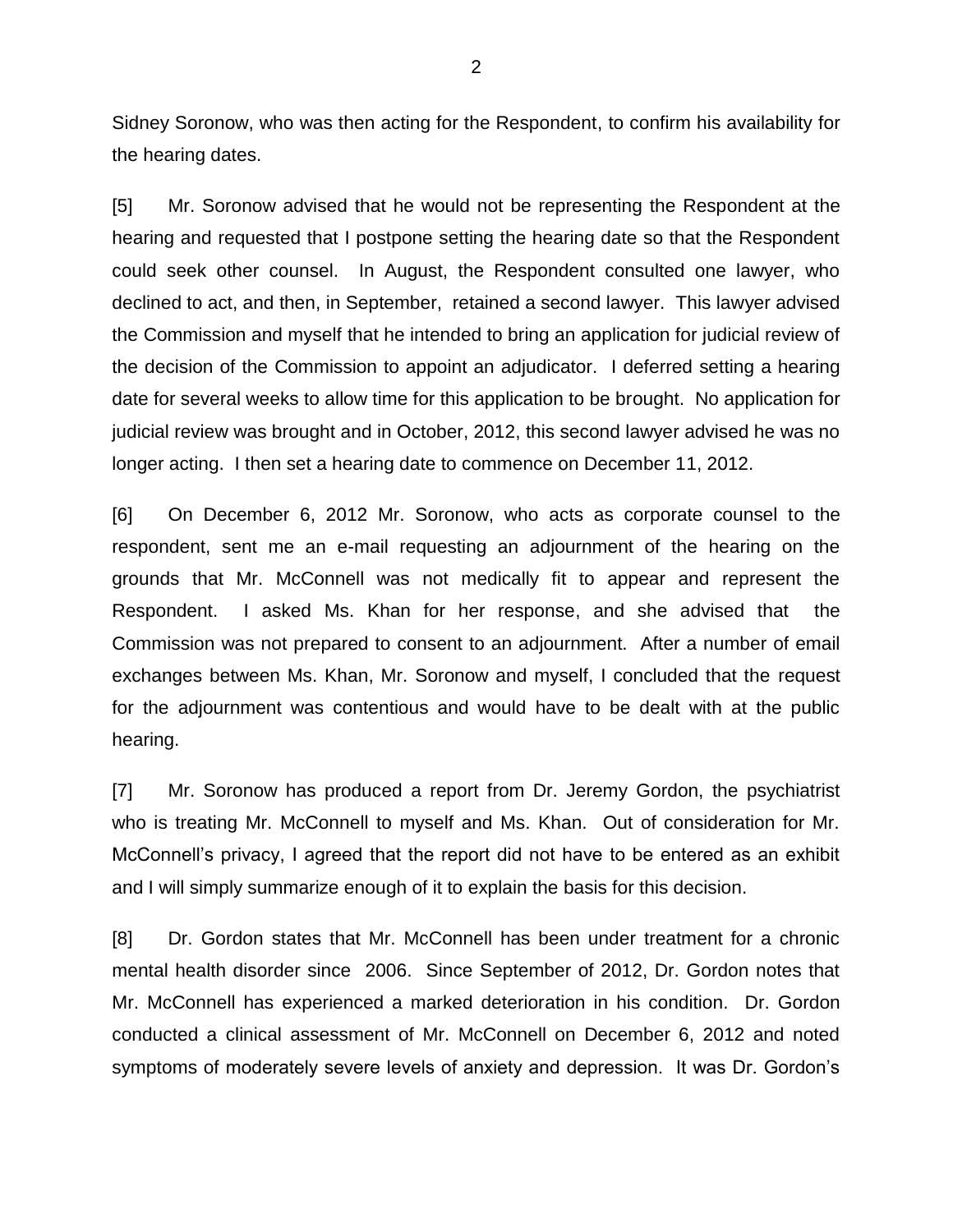opinion that Mr. McConnell was unfit to participate adequately in the human rights commission proceedings.

[9] Ms. Khan raised an objection that the report of Dr. Gordon was not tendered in accordance with Section 50 of *The Evidence Act* of Manitoba which requires that medical reports be served at least 14 days before the date of a hearing. I give no weight to this objection. Section 39(2) of *The Human Rights Code* provides that an adjudicator may receive evidence that the adjudicator considers relevant and appropriate without regard to the rules of evidence that would apply in court.

[10] Mr. Soronow argued that it would be unjust to proceed with the hearing at a time when Mr. McConnell was operating under diminished capacity and was not able to instruction counsel, let alone have carriage of the proceedings. He said that a hearing under *The Human Rights Code* required the appearance and reality of justice and this meant that the Respondent must be able to challenge the evidence of the applicant and present its own case.

[11] He explained that it was consistent with the impact of Mr. McConnell's disability that it prevented him from realizing that he had a problem, and therefore he did not raise the issue at an earlier date. He also argued that a person suffering from a mental disability is entitled to the same consideration as a person suffering from a physical illness.

[12] Ms. Kahn did not take issue with the substance of Dr. Gordon's report but she did point out that Dr. Gordon refers to the ability of Mr. McConnell to represent the Respondent at the hearing without the benefit of counsel. The report does not specifically address whether he is able to give evidence as a witness.

[13] She also argued that there has been substantial delay in setting a hearing date for the case. The Complainant will be prejudiced by an adjournment as she is in the process of moving away from Manitoba and will have to return for a new hearing.

[14] She also pointed out that the medical report refers to an exacerbation of Mr. McConnell's symptoms around the time the hearing was scheduled. If this happens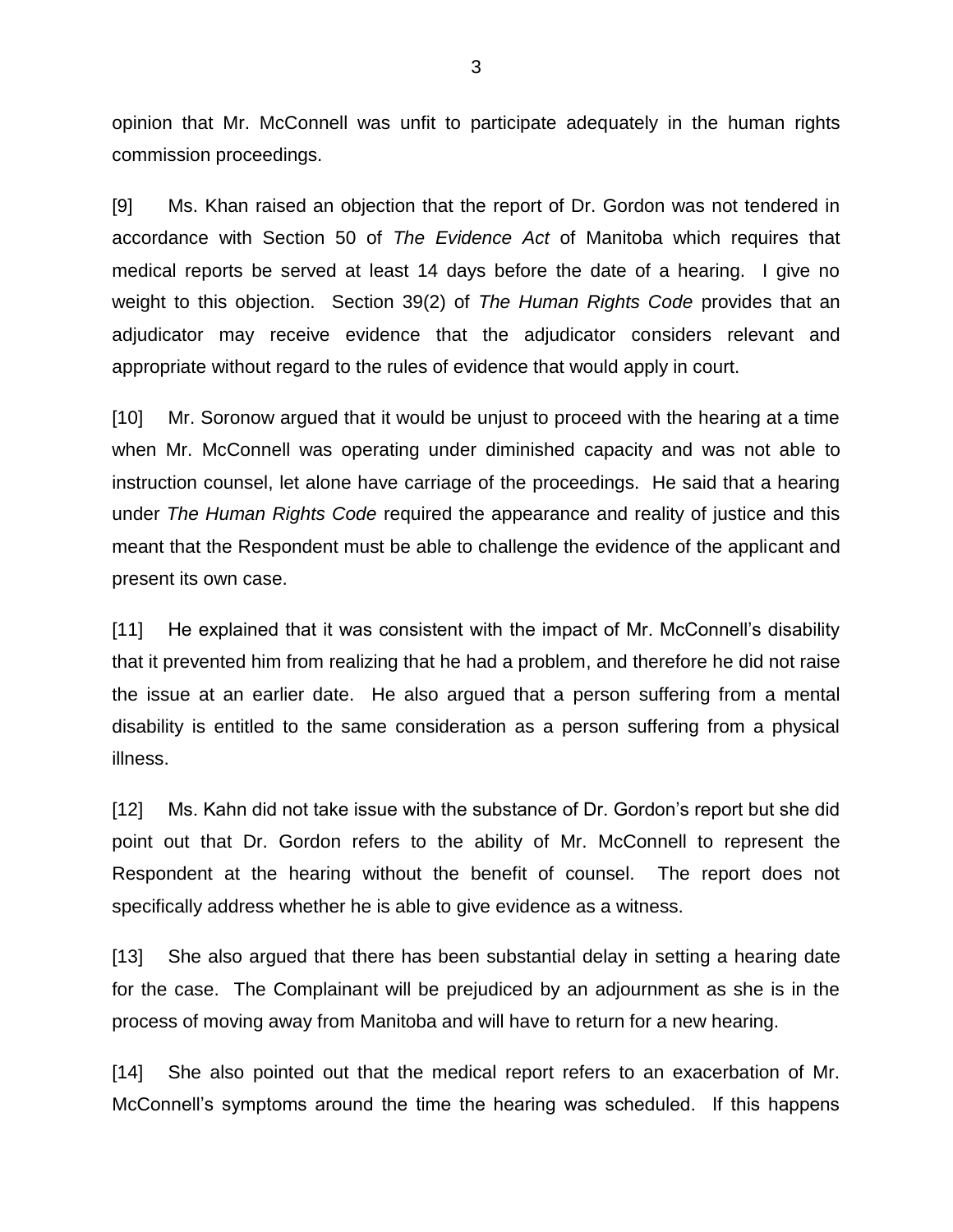every time a hearing is scheduled, she argued, it will never be possible to proceed with the case.

[15] There are two competing principles here. Subsection 39(1) of *The Human Rights Code* requires that an adjudicator convene and complete the hearing without undue delay. On the other hand Subsection 39(4) requires that the adjudicator give every party attending the hearing a full opportunity to present evidence and make submissions.

[16] In this case, I have concluded that the prejudice to the Respondent in requiring the hearing to proceed at a time when Mr. McConnell is clearly unable to participate outweighs any prejudice to the Complainant from adjournment. Mental illness can be as disabling as physical illness and a person who suffers from mental illness is entitled to reasonable accommodation for his condition.

[17] However, there are a number of differences between mental and physical illness which are relevant in this matter.

[18] One is that a mental illness my prevent a person from realizing how the illness is affecting his behaviour or from taking action to deal with the problems created by the illness until a crisis point is reached. I accept Mr. Soronow's submission that this is the reason that Mr. McConnell has not been able to respond adequately to requests to move forward with the adjudication.

[19] On the other hand, there is often a large gray area between the symptoms of clinical anxiety and depression and the ordinary response to stressful circumstances, such as involvement in legal proceeding. I share Ms. Khan's concern that the next time a hearing date is set Mr. McConnell will experience worsening symptoms of anxiety and depression and will seek a further adjournment.

[20] The answer to these competing concerns is that Mr. McConnell has now reached a crisis point and he needs to find a way to move past it. Mr. McConnell is now aware of his mental condition and the impact it has had on his ability to prepare for this hearing. He should also be aware that this hearing will eventually proceed even if he is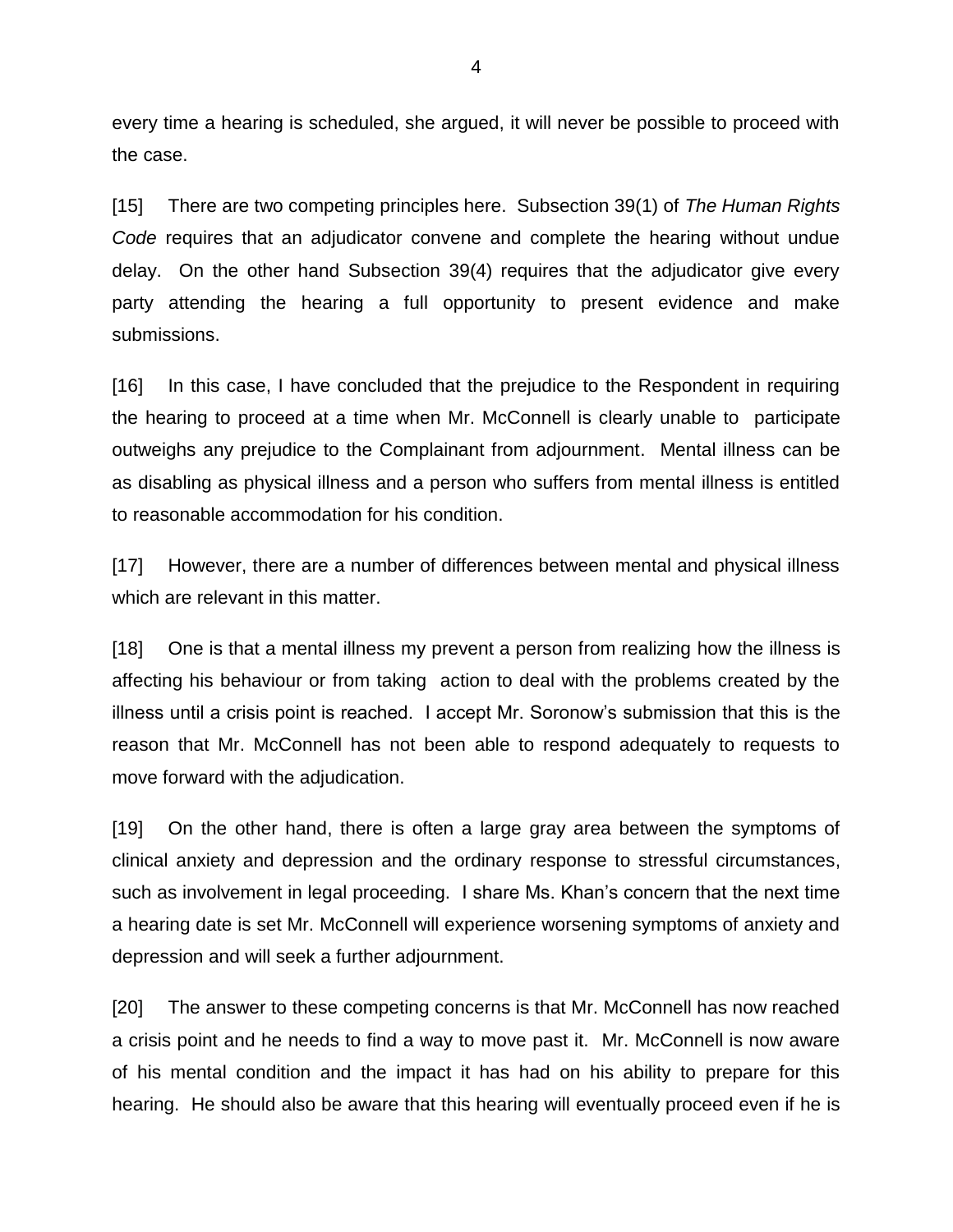not prepared to take part. Mr. Soronow, Dr. Gordon and other trusted employees of the Respondent are also aware of the problem and available to offer support. As the next hearing date approaches, I expect that Mr. McConnell will take appropriate steps to prepare himself mentally for the hearing.

[21] One of the steps he should take is retaining counsel to represent the Respondent. This would be in the interests of both parties. In a case involving allegations of sexual harassment it is highly undesirable that the party alleged to have committed the harassment cross-examine the complainant. I have been very generous in allowing the Respondent time to retain counsel in an effort to avoid this situation.

[22] I do not have the jurisdiction to order the Respondent to retain counsel. However,. I can state that if the Respondent does not retain counsel, I will not be prepared to grant further adjournments on the grounds that Mr. McConnell is not mentally fit to represent the Respondent.

[23] Ms. Khan suggested that the hearing be divided, with the Commission presenting its evidence now and the Respondent at some time in future. This is not a reasonable suggestion. The right to a full and fair hearing includes the right to cross-examine adverse witnesses. Mr. McConnell is not fit to conduct the cross-examination himself. Mr. Soronow indicated that he is not litigation counsel and that his retainer is limited to this adjournment application. Furthermore, he has not had a reasonable opportunity to prepare for a cross-examination.

[24] I therefore order that the hearing be adjourned to March 11 12, 13, 14 and 15, 2013 to at a time and place to be determined.

[25] There are two additional preliminary matters before me.

#### **Request to add Wayne McConnell as a Party**

[26] The first is a motion by the Commission and Ms. Kilbride to add Mr. McConnell, in his personal capacity, as a respondent. This motion was first made, in writing on October 18, 2012, which was just after the Respondent dismissed its lawyer. I will deal